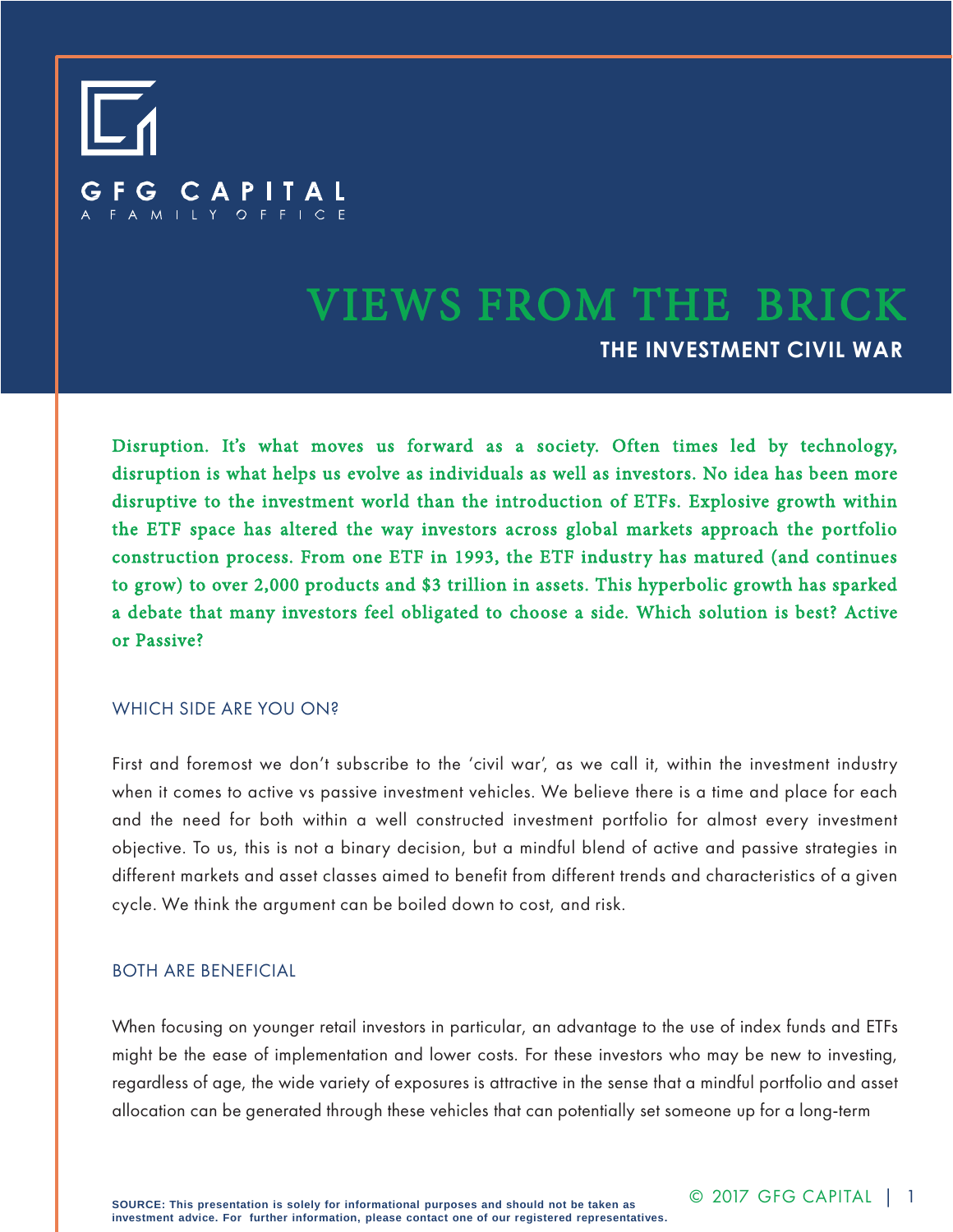investment time horizon.

Certainly being cost aware within any investment portfolio, once again regardless of age, is an integral role to the investment process. The more capital we as investors can keep in our portfolios the happier we will be when we get closer to our personal goals.

When it comes to other differences between index funds and actively managed strategies such as mutual funds, there are obvious benefits to each. With the index fund, for better or for worse, you're going to move pretty much lockstep with the market on good days and bad ones. But at such low costs, you're not paying for the mindful (maybe?) investment professionals on the other side of the ticker that you buy making these active investment decisions to hold, or not hold, certain securities within the strategy.

The potential downside protection of the actively managed mutual is by far the biggest benefit. And over the long term, downside protection is key to long-term alpha generation. This is what you're paying for when you're selecting an actively managed strategy: the team of professionals who are analyzing individual securities to determine intrinsic value to take advantage mispricing within the market.

This is where the use of both types of strategies can become attractive to a portfolio over the long term. It's important to note that not all markets are created equal. As investment professionals, we seek opportunities on a global scale; part of that process is to understand which types of strategies work in different respective markets. In asset classes where the information advantage may not be as evident today, perhaps it will make more sense to utilize a passive ETF for broad beta exposure. But as an investor, you may evaluate where a market is in its market cycle, coupled with any type of potential external concern (i.e. The United States and valuations) and this may dictate the use of an actively managed strategy in order to allow for the potential for downside protection. Using both active and passive strategies is known as a "core-satellite" approach. It allows for an investor's portfolio to participate broadly with market rallies, while giving themselves the chance for alpha generation and downside protection.

#### DRAWBACKS OF BOTH

ETFs have grown in sophistication over the years making them viable options for retail investors and institutional investors alike. Two risks that we can identify when diving into the ETF space stem from demand for new ETFs, how quickly new bespoke exposures can and have been brought to the market, and the use of AI within even some of the perceived best ETF offerings on the market today.

Well-constructed ETFs, both index funds and "active beta" strategies, carry a lot of value. But the Baskin Robbins perception of the endless flavors being introduced to investors today should be tasted with caution. Obscure exposures such as return on disability to triple leveraged, easily purchased, short ETFs, is a risk to investors in our eyes.